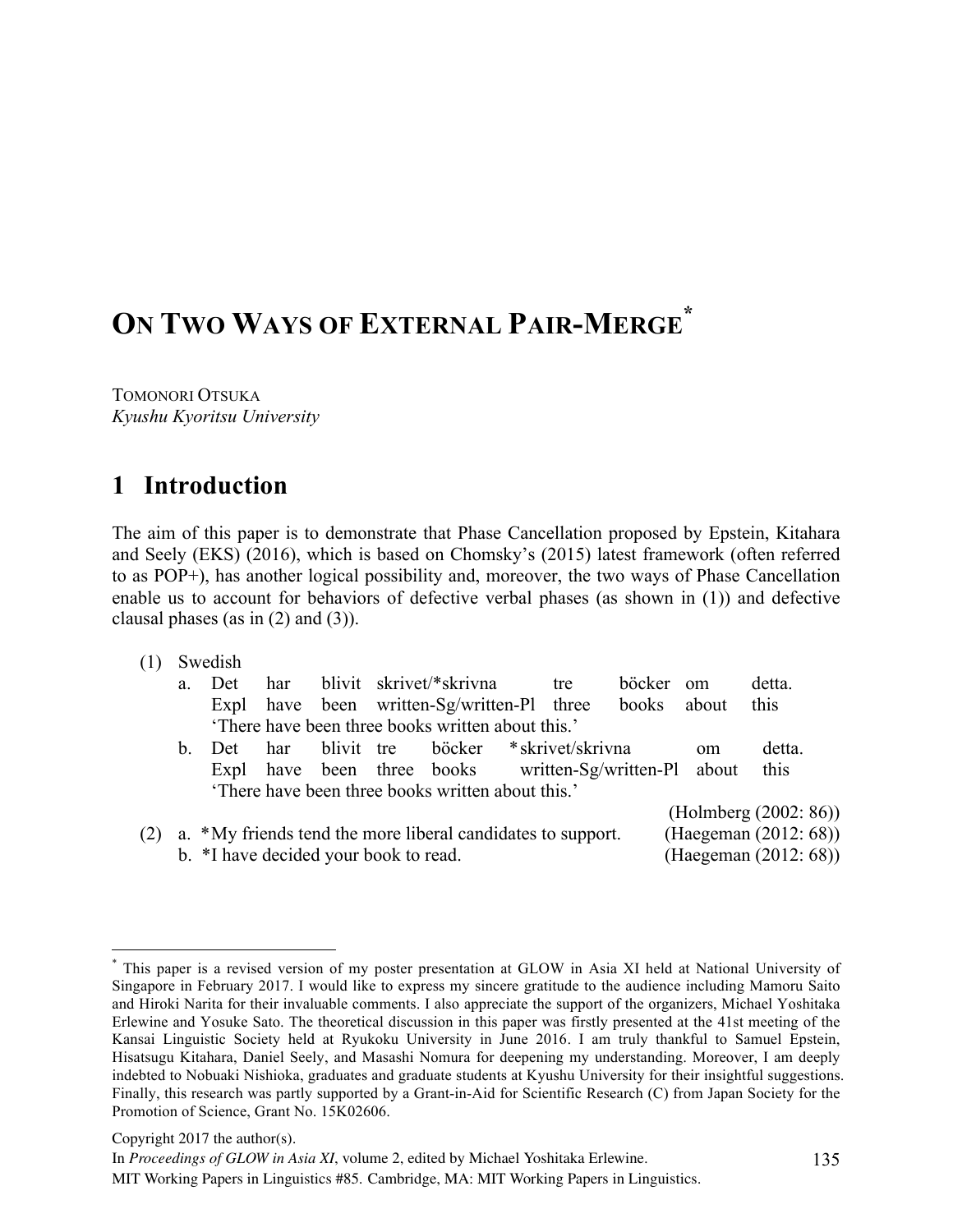|                                                   |  | (3) a.*?Gianni sembra, il tuo libro, conoscerlo bene (Raising) |  |  |  |  |  |  |  |
|---------------------------------------------------|--|----------------------------------------------------------------|--|--|--|--|--|--|--|
|                                                   |  | Gianni seem-3sg the your book know-it well                     |  |  |  |  |  |  |  |
|                                                   |  | 'Gianni seems to know your book well.'                         |  |  |  |  |  |  |  |
|                                                   |  | b. Gianni pensa, il tuo libro, di conoscerlo bene. (Control)   |  |  |  |  |  |  |  |
|                                                   |  | Gianni think-3sg the your book di know-it well                 |  |  |  |  |  |  |  |
| 'Gianni thinks that your book, he knows it well.' |  |                                                                |  |  |  |  |  |  |  |

(Haegeman (2012: 68))

The organization of this paper is as follows: section 2 introduces the theoretical background of this paper, overviewing three important assumptions in POP+, namely, free merger, Set-/Pair-Merge and the Labeling Algorithm. In section 3, we will review EKS's (2016) Phase Cancellation and witness that their approach needs additional assumptions to account for a problem found in the examples in (1). Section 4 proposes the main claim in this paper that there is another logical possibility in Phase Cancellation and it is named "Half" Cancellation. After outlining the derivation under "Half" Cancellation, I will demonstrate how it solves the problem concerning defective verbal phases. Furthermore, section 5 extends the analysis here to defective CPs, namely, infinitival clausal phases. Finally, section 6 concludes the discussion.

# 2 Theoretical Background

In this section, let us overview three important assumptions within the framework of POP+, namely, free merger, Set-/Pair-Merge and the Labeling Algorithm.

### **2.1 POP+: Free Merger, Set-/Pair-Merge, and the Labeling Algorithm**

One of the most important shifts from the former framework (namely, Chomsky's (2008) framework with simultaneous A/A-bar movement within a phase) to POP+ is the introduction of free merger. Under the assumption of free merger, all merger operations including internal and external merge are freely applied when a phase is constructed, and if they produce a proper result, the derivation converges.

Moreover, Pair-Merge, which Chomsky (2004) firstly proposed, plays an important role within POP+. A "normal" merger operation is Set-Merge, which merges two items symmetrically and forms a "set" of them. On the other hand, Pair-Merge relates two items asymmetrically and produces an "ordered pair." In this paper, following Chomsky's (2004) argument, I assume that when  $\alpha$  is Pair-Merged with β,  $\alpha$  is attached to a "separate plane (Chomsky (2004: 118))" and, importantly, it becomes invisible within the syntax. In addition, as EKS (2016: 9) note, "there is no need to stipulate any rule-ordering of set-Merge or pair-Merge" under the concept of free merger. Thus, this paper assumes that Pair-Merge is also included in the freely available operations under free merger.

However, free merger itself is "so free" that it can produce any kind of results. Here, the Labeling Algorithm proposed by Chomsky (2013) plays a crucial role. The central idea behind the proposal is that if a resulting constituent is not labeled, it is not readable in the CI interface and thus Full Interpretation is violated. Therefore, the derivation converges only when the necessary items are properly labeled. Moreover, Chomsky (2013) proposes a detailed mechanism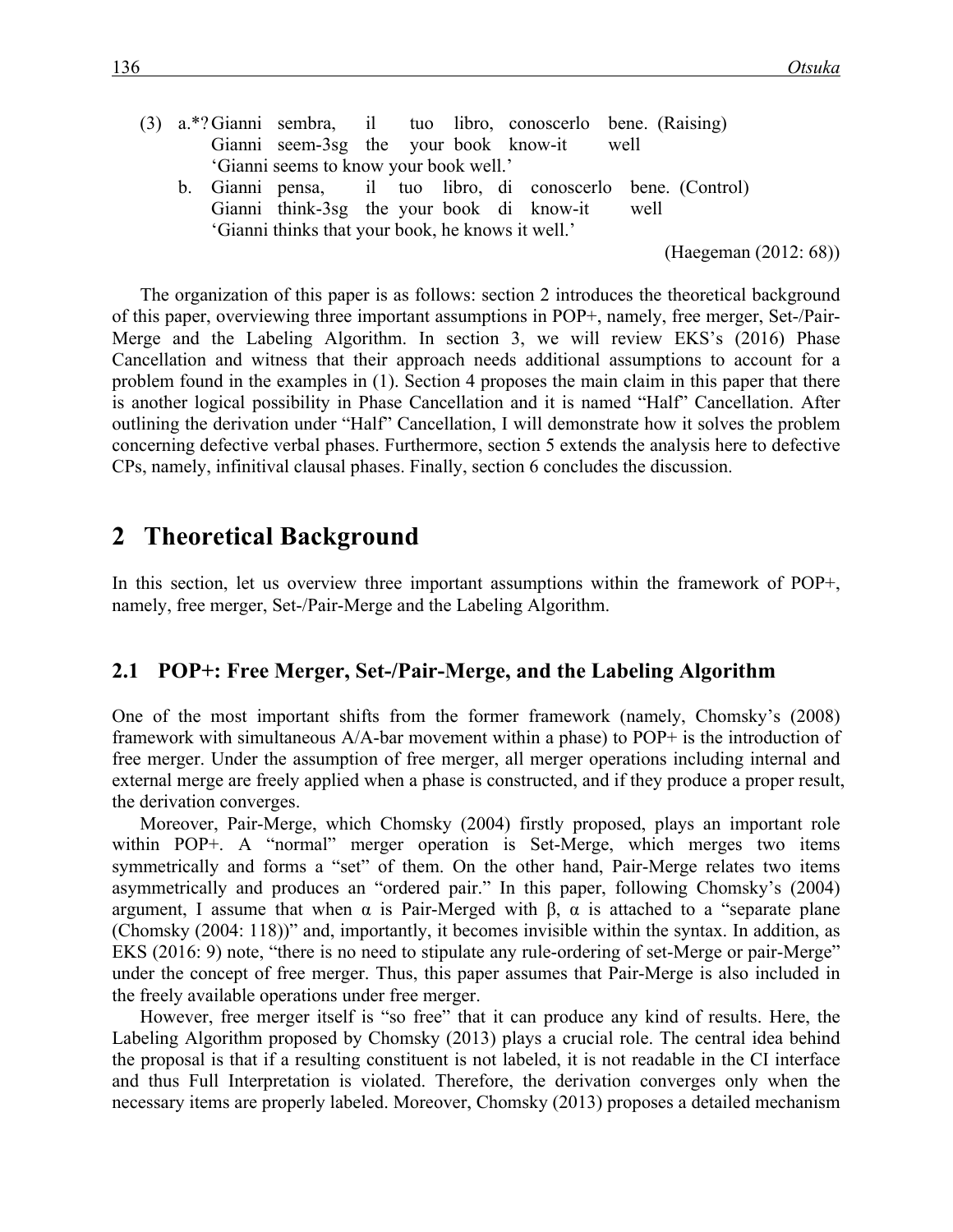for labeling: a minimal computation-based algorithm named "Labeling Algorithm." The Labeling Algorithm searches for the nearest head within a syntactic constituent and determines the head as the label of the constituent. The simplest case is the X-YP situation, where a head and a phrase are merged as in  $(4a)$ ; since the nearest head is X in this case, X is chosen as the label of the constituent. A complicated case is merger of phrases (sometimes referred to as the XP-YP situation). Because both of the heads are equidistant from the outside, the Labeling Algorithm cannot determine the label of the constituent as is shown in (4b). Hence, either of the phrases should move, or some prominent features should be shared between the heads (the prominent feature sharing option) as in  $(4c)$ , in order to label the constituent.<sup>1</sup>



#### **2.2**xx**The Derivation of** *v***\*P Phase within POP+**

To illustrate how a phase is constructed, let us observe the convergent derivation of  $v^*P$  phase within the framework of POP+.



Firstly, R and the DP are Set-Merged as in (5a). Then, the DP is internally Set-Merged as shown in (5b) and *v*\* is Set-Merged as in (5c). When the *v*\*P phase is formed, a set of operations are triggered: Feature Inheritance from *v*\* to R and the Labeling Algorithm, which determines the

<sup>&</sup>lt;sup>1</sup> This paper utilizes tree diagrams and the traditional notations such as "XP," but let me emphasize that they are simply used for purposes of illustration.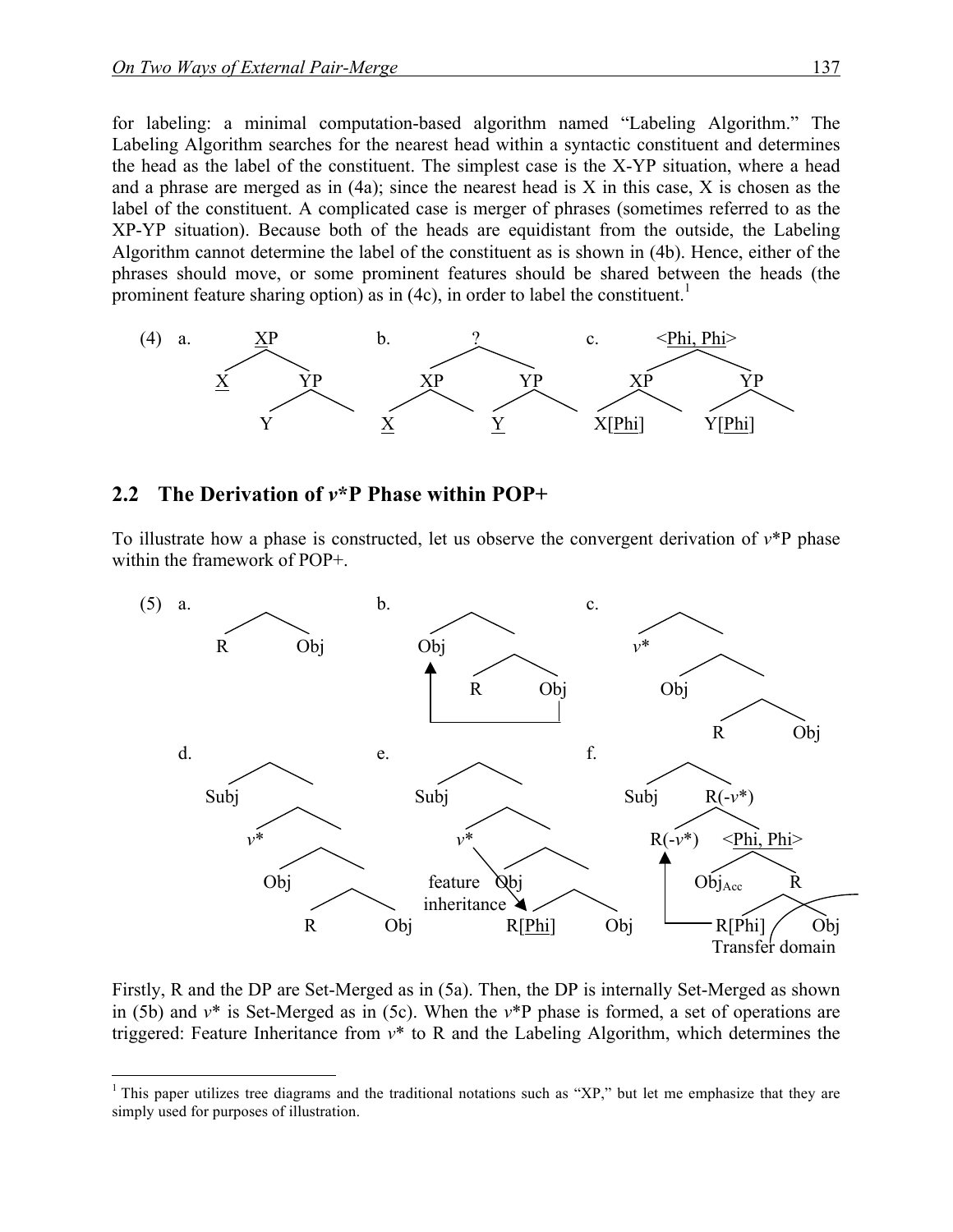<Phi, Phi> label in (5e). After all of the operations, transfer is triggered. Importantly, however, before transfer, R undergoes head movement to *v*\* and, as a result, *v*\* is Pair-Merged with R thorough the process. Due to Pair-Merge, *v*\* becomes invisible within the syntax and loses its status as a phase head (the parentheses enclosing  $v^*$  in (5f) indicate that  $v^*$  is invisible). Hence, the lower copy of R begins to act as a phase head and it transfers its complement as in (5f).

The characteristics of  $v^*P$  phase can be summed up as in (6).

(6) The *v*\*P phase

| Feature<br>Inheritance | u-Phi<br><b>Features</b> | Lase<br>Valuation | ranster |
|------------------------|--------------------------|-------------------|---------|
|                        |                          |                   |         |

# **3**xx**EKS's (2016) Phase Cancellation**

Within the framework of POP+, EKS (2016) point out a possible situation where  $v^*$ P phase is canceled. That is, if *v*\* is Pair-Merged with R before it enters the main stream of the derivation, the phase-head status of  $v^*$  disappears before it acts as a phase head. In this case,  $v^*P$  phase cannot be formed and, consequently, a phase is "canceled."

Moreover, EKS (2016) claim that the characteristics of weak-phase head "*v*," which Chomsky (2001) proposed to account for the passive/unaccusative constructions, are derived from Phase Cancellation. Therefore, we need not assume *v* any longer within this framework.

#### **3.1 The Derivation of EKS's (2016) Phase Cancellation**

The derivation of EKS's (2016) Phase Cancellation for (what Chomsky (2001) calls) weak-phase *v*P is as follows:



As we can see in (7a), *v*\* is Pair-Merged with R and it loses the status as a phase head. Thus, when  $R(-v^*)$  is Set-Merged with a DP,  $v^*P$  phase is not formed (Phase Cancellation). As a result, the Phi features on *v*\* also become invisible within the syntax, Feature Inheritance does not occur, and the DP cannot receive its case value.

The status of the canceled  $v^*P$  is shown in (8). Note that all of the characteristics that the normal  $v^*$ P phase has (see (6) above) disappear here.<sup>2</sup>

<sup>&</sup>lt;sup>2</sup> Strictly speaking, the term "canceled  $v^*P$ " is not appropriate since under Phase Cancellation,  $v^*P$  does not project. Note that the expression "canceled *v*\*P" is utilized only for expository purposes here and in what follows.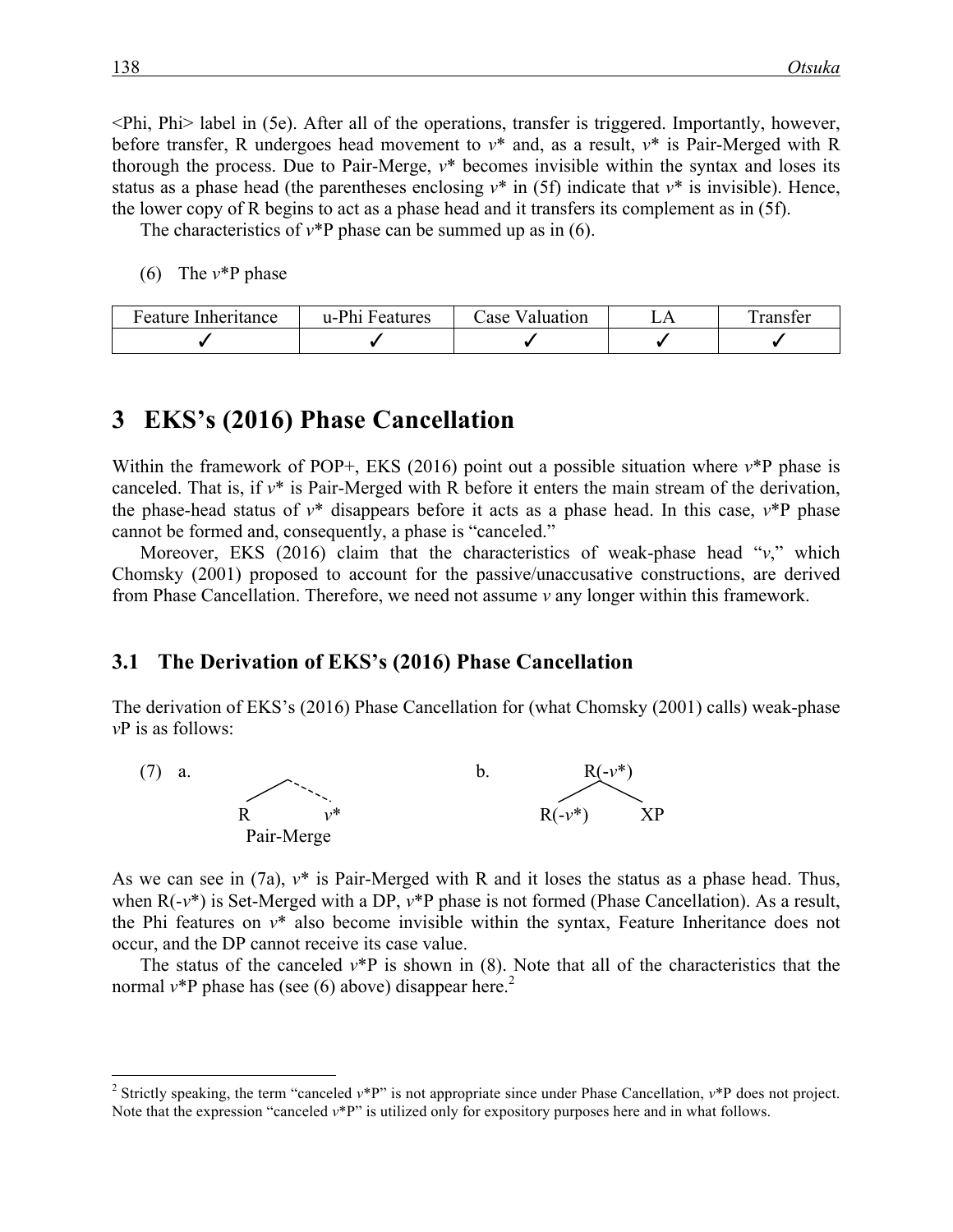(8) The Canceled *v*\*P phase

| Feature Inheritance | u-Phi<br>Features | Valuation<br>Lase | ranster |
|---------------------|-------------------|-------------------|---------|
|                     |                   |                   |         |

#### **3.2**xx**A Question in Phase Cancellation**

This section points out one question under EKS's Phase Cancellation. Let us take a look at the well-known examples in (9).

- (9) Swedish
	- a. Det har blivit skrivet/\*skrivna tre böcker om detta. Expl have been written-Sg/written-Pl three books about this 'There have been three books written about this.' b. Det har blivit tre böcker \*skrivet/skrivna om detta.
	- Expl have been three books written-Sg/written-Pl about this 'There have been three books written about this.'

(Holmberg (2002: 86))

As we can see in (9), in some Scandinavian languages (here exemplified with Swedish instances), an inflection appears at the end of past participles and the inflection shows agreement with a DP when the DP undergoes movement. The situation can be schematized as in (10).

(10) a. Expl Part-infl<sub>default</sub> DP b. Expl DP Part-infl<sub>agree</sub>

Although this phenomenon was explained in terms of the Spec-Head relation in the early minimalist era, Chomsky's (2001) introduction of the Agree operation, which is based on the ccommand-based Probe-Goal relation, rendered the explanation based on the Spec-Head relation untenable. Thus, we have needed some additional assumptions, such as EPP features (in Chomsky (2001)), OCC features (in Chomsky (2004)), and Edge features (in Chomsky (2008)), to account for the examples in (9). This implies the significance and the difficulty of the discussion on this topic.

Now, notice that (10a) is readily explained based on EKS's Phase Cancellation: u-Phi features are invisible in the canceled *v*\*P phase and thus agreement with the DP, which is derived from u-Phi feature checking, cannot occur. However, when it comes to (10b), we need another derivational possibility, given that u-Phi features must exist since agreement with the DP is observed. $3$ 

<sup>&</sup>lt;sup>3</sup> Obata (2016) and Kitahara (2017) propose other ways to derive agreement based on EKS's (2016) Phase Cancellation. In this paper, I will not pursue these possibilities.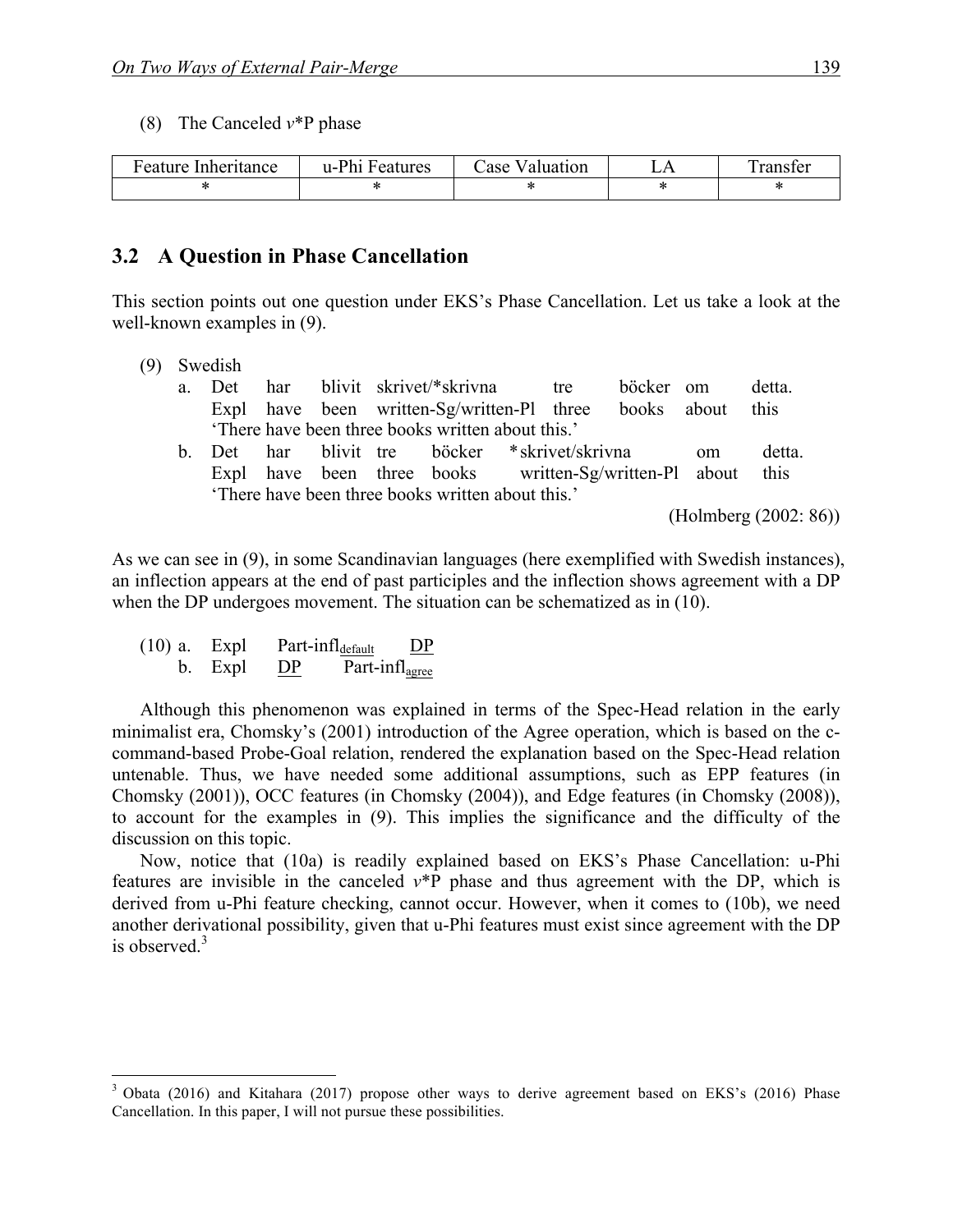# 4 A Proposal

Section 4 proposes the "missing" derivation for (9b) above. The derivation is related to another logical possibility of EKS's (2016) Phase Cancellation shown in the following subsection.

## **4.1 Another Logical Possibility**

Recall that while Set-Merge is a symmetric operation, Pair-Merge is an asymmetric one. Therefore, when it comes to Set-Merge, there is no difference between *α is Set-Merged with β* and *β is Set-Merged with α*: both are the same, *α and β are Set-Merged*. However, when considering Pair-Merge, we have to distinguish *α is Pair-Merged with β* from *β is Pair-Merged with*  $\alpha$ *.* As was touched on in 2.1, in the former case, where  $\alpha$  is Pair-Merged,  $\alpha$  becomes invisible within the syntax and β remains visible in the derivation. On the other hand, in the case where  $\beta$  is Pair-Merged with  $\alpha$ ,  $\beta$  is rendered syntactically invisible and syntactic operations can target only  $\alpha$  in the later derivation.

Now, recall that within the derivation of (normal) *v*\*P in the framework of POP+, *v*\* loses its phase-head status as a consequence of head movement of R (see (5f) above). That is, "due to the special properties of head movement (Chomsky (2015: 12))," *v*\* is always Pair-Merged with R through head movement (see also Epstein (1998)). Consequently, *v*\* necessarily becomes invisible and there are no other derivational possibilities regarding the normal *v*\*P phase. Nevertheless, EKS's (2016) proposal of Phase Cancellation is based on external Pair-Merge, not on head movement. This implies that we have two logical possibilities without any stipulations to rule out either of them:

(11) a. *v*\* is Pair-Merged with R (EKS's (2016) Phase Cancellation).

b. R is Pair-Merged with  $v^*$  ("reverse" Pair-Merge, corresponding to (10b)).

(11a) is the exact situation EKS (2016) discuss, which we saw in 3.1. On the other hand, this paper argues that (11b) corresponds to the "missing" situation in (10b) discussed above. Let us investigate the detail of the possibility in (11b).

## **4.2**xx**"Half" Cancellation of Phases**

Before moving to the actual derivation, let us consider what occurs on Phi features on *v*\* under (11b). Note that in this case, *v*\* remains visible within the syntax unlike R, which becomes invisible due to Pair-Merge. This indicates that (u-)Phi features on *v*\* also remain visible and need to be checked.

Then, what occurs on Feature Inheritance? I claim that Feature Inheritance is not triggered in this case. Let us see the reasoning: Firstly, within the framework of POP+, Richards' (2007) theoretical argument for Feature Inheritance based on the simultaneity of checking and transfer of u-features seems to be no longer tenable due to the introduction of "phase based memory." Therefore, Feature Inheritance itself should be a "free" operation within POP+. However, since T (at least in English) and R are so weak that they cannot be a label by themselves, Phi features must be handed to them so as to strengthen them through Phi-feature-checking. In this way, Feature Inheritance is required in usual cases.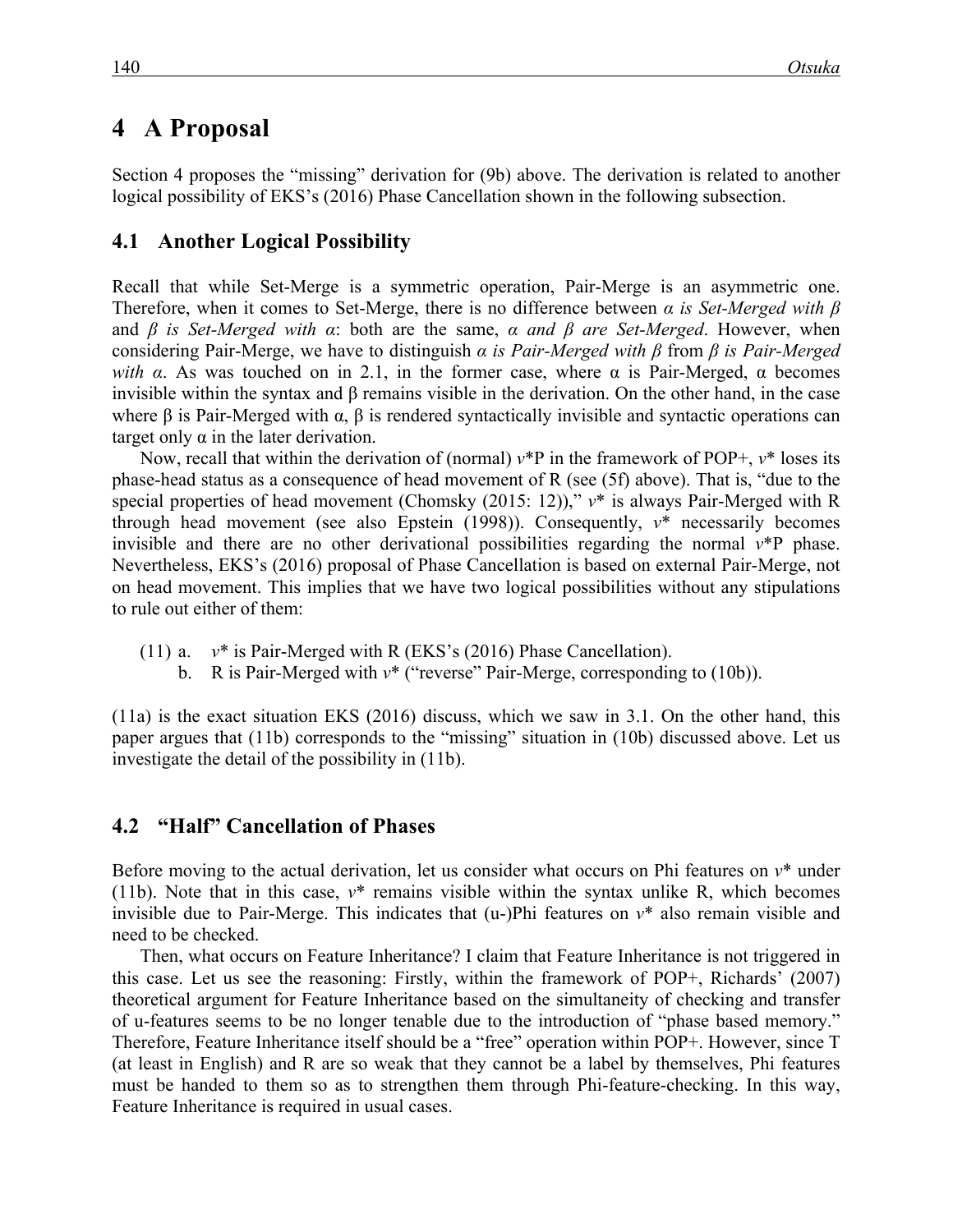Nevertheless, note that under (11b), R becomes invisible thanks to Pair-Merge and is ignored by the Labeling Algorithm. Thus, even if Feature Inheritance does not occur, no problem arises within the derivation under (11b), owing to the invisibility of R. Rather, there is no head that can "inherit" the Phi features from *v*\* and hence it is not the case that Feature Inheritance is unnecessary in (11b); it is impossible. Thus, this paper concludes that Phi features must remain on *v*\* under the possibility of (11b). Furthermore, I claim that case checking is also impossible in this case following Epstein, Kitahara and Seely's (2012) assumption that a combination of existence of inherited Phi features and T's tense property or R's (or V's in their term) transitivity property produces the case-checking ability.

In this way, although *v*\* and its Phi features remain visible, Feature Inheritance does not occur. Therefore, it is plausible to say that under (11b), the phase is "halfway" canceled. That is, while (11a) is a case of "Full" Cancellation of phases, (11b) results in "Half" Cancellation of phases. The situation here is summed up in table (12).

(12) The "Half" Canceled *v*\*P phase

| Feature Inheritance | u-Phi Features | Case Valuation | . ranster |
|---------------------|----------------|----------------|-----------|
|                     |                |                |           |

#### **4.3**xx**The Derivation of the "Half-Canceled"** *v***\*P Phase**

Let us now turn to the derivation of the "half-canceled"  $v^*P$  phase under (11b).

(13) Det har blivit tre böcker skrivna om detta (= (9b), Agreement & Movement).



<sup>&</sup>lt;sup>4</sup> When it comes to Transfer, it is not clear whether it occurs or not. Crucially, I suggest that since  $v^*$  is firstly (Pair-) merged with R, the complement of  $v^*$  (namely, the firstly-merged element of  $v^*$ ) should be R, not the DP. Hence, even if Transfer is triggered, only R is transferred. I will leave detailed discussions on Transfer in this case for future studies.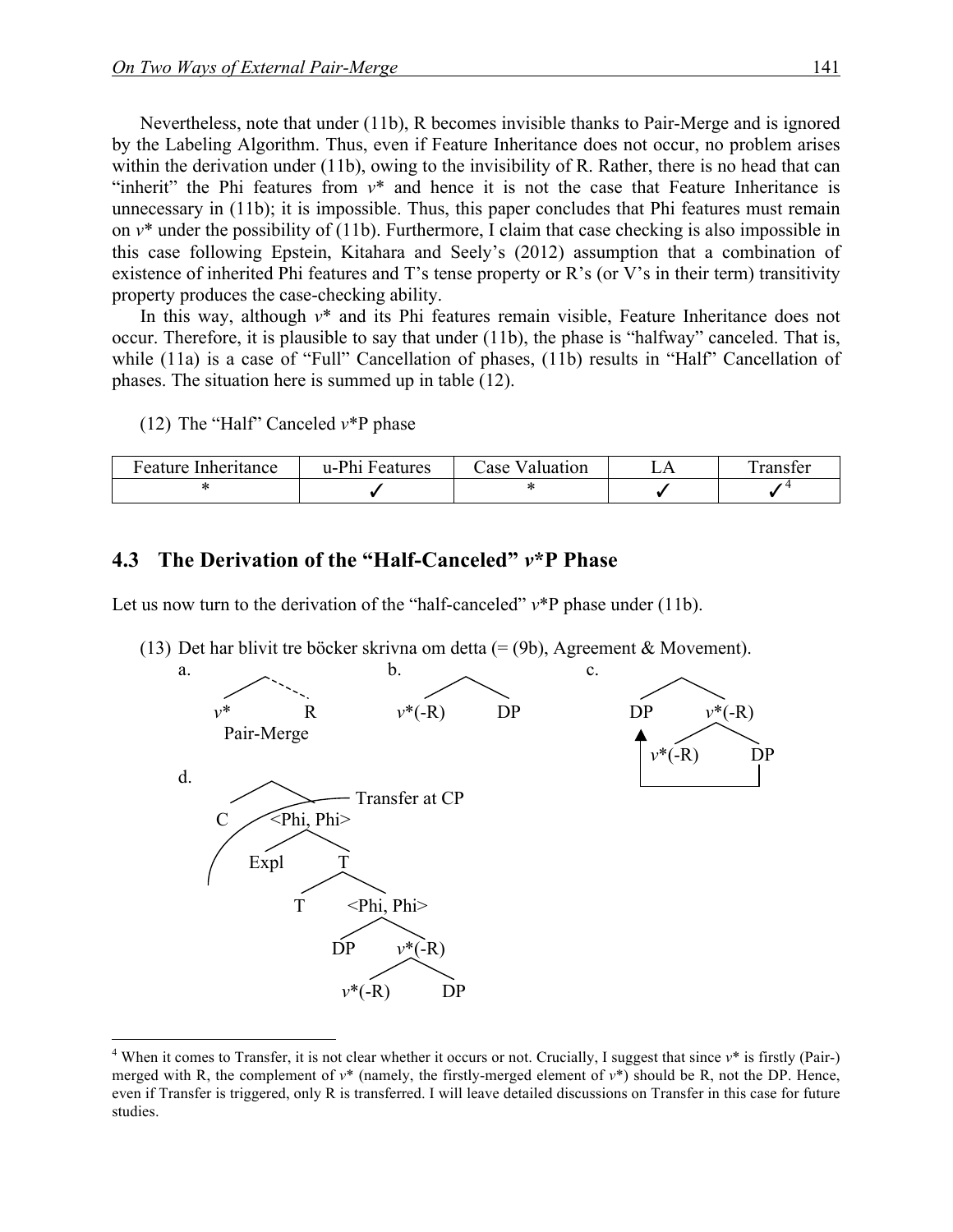As in (13a), R is externally Pair-Merged with *v*\* and R is rendered invisible. *v*\*(-R) is Set-Merged with the DP as we can see in (13b). The DP is internally Set-Merged as in (13c). This paper claims that the movement (internal Set-Merge) of DP in (13c) is necessary to check the u-Phi features on  $v^*(-R)$ . Moreover, importantly, Feature Inheritance is not triggered in this case as was discussed just above and therefore case checking is prevented since we assume that Feature Inheritance licenses case checking, following EKS (2012) (see 4.2).

The derivation proceeds to the CP phase level. After T is Set-Merged, in this case, an expletive is Set-Merged.<sup>5</sup> When C is Set-Merged, it transmits its Phi features to T via Feature Inheritance. The Labeling Algorithm occurs and the inherited Phi features on T are checked. Consequently, all of the relevant features are checked, the necessary items are properly labeled, and the derivation converges.

## **5** An Extension of the Analysis

This section extends the analysis of "Half" Cancellation to the CP phase. The main claim is that the ECM/raising complements are derived through EKS's (2016) ("Full") Phase Cancellation and the control complement is generated via "Half" Cancellation. Let us firstly see the empirical data in the next subsection.

#### **5.1**xx**Defective Left Peripheries in Infinitival Clauses**

It is widely known that argument-fronting is impossible in the infinitival complements. More specifically, argument-fronting is not allowed in either the ECM/raising constructions ((14a)) or the control construction ((14b)).

|  | $(14)$ a. $*$ My friends tend the more liberal candidates to support. | (Haegeman $(2012:68)$ ) |  |
|--|-----------------------------------------------------------------------|-------------------------|--|
|  | b. *I have decided your book to read.                                 | (Haegeman (2012: 68))   |  |

In (14a), "the more liberal candidates," the object of the verb "support," is fronted to the left periphery of the raising complement, which renders the sentence ungrammatical. In a similar vein, (14b) contains "your book," the object of "read," in the left periphery of the control construction and the example is also ungrammatical.

A puzzling situation is found when it comes to Clitic Left Dislocation (CLLD) in Italian. Interestingly, CLLD is impossible in the ECM/raising constructions, whereas it is observable in the control construction. Let us take a look at the examples in (15).

(15) a.\*?Gianni sembra, il tuo libro, conoscerlo bene. (Raising) Gianni seem-3sg the your book know-it well 'Gianni seems to know your book well.'

<sup>&</sup>lt;sup>5</sup> It may be that the expletive has once been Set-Merged somewhere and then it is internally Set-Merged here. I will not go into the detail of the licensing mechanism for Expletives in this paper.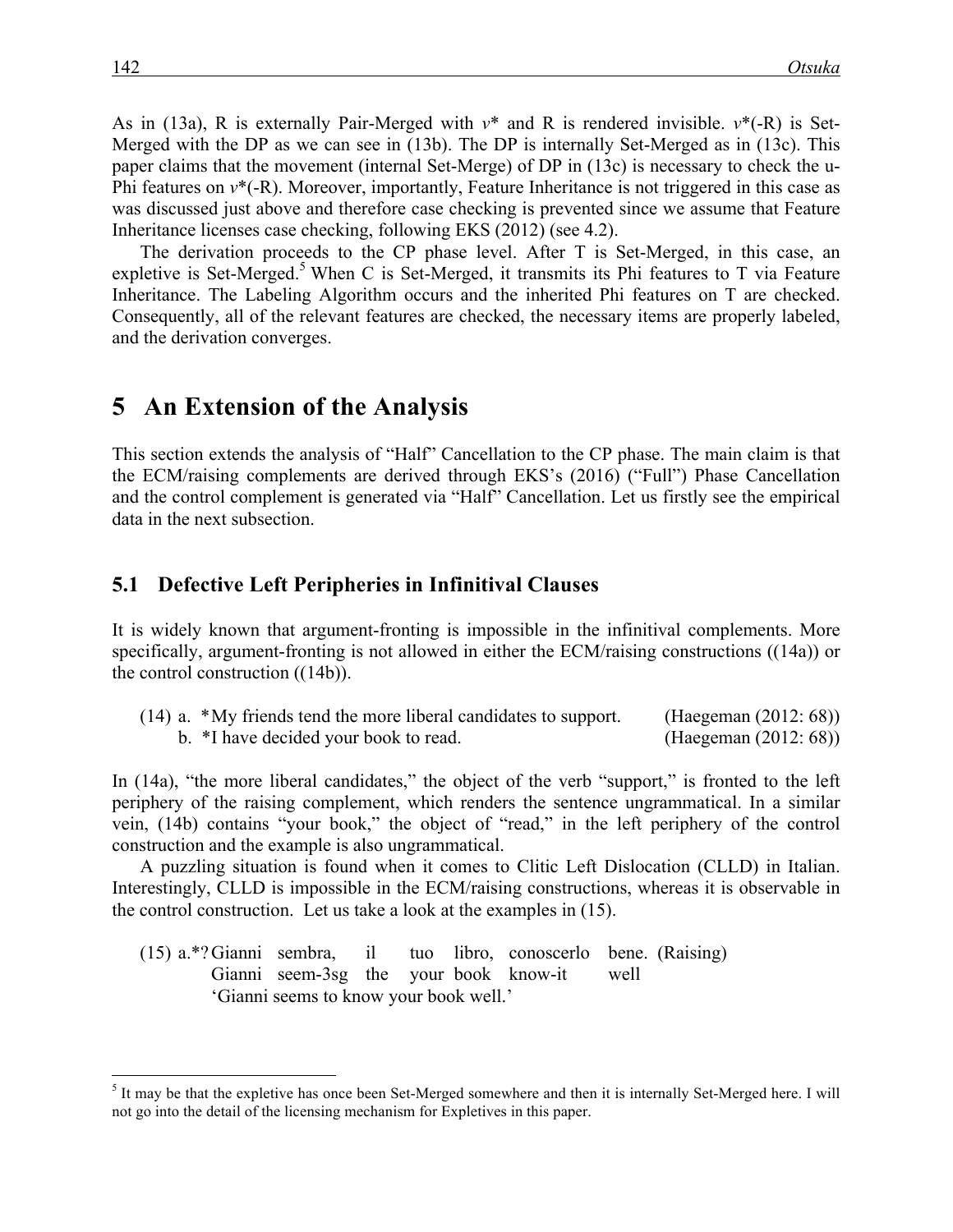|  |                                                   |  |  |                                                | b. Gianni pensa, il tuo libro, di conoscerlo bene (Control) |
|--|---------------------------------------------------|--|--|------------------------------------------------|-------------------------------------------------------------|
|  |                                                   |  |  | Gianni think-3sg the your book di know-it well |                                                             |
|  | 'Gianni thinks that your book, he knows it well.' |  |  |                                                |                                                             |

<sup>(</sup>Haegeman (2012: 68))

While in (15a) "il tuo libro" is fronted and the sentence is ungrammatical, in (15b) it is located in the left periphery of the control complement without raising any problems. Here we face an asymmetric situation. How can we explain the asymmetry between argument-fronting and CLLD?

Furthermore, Haegeman (2012) argues the syntactic behavior of the fronted element in CLLD is quite similar to that of left-peripheral adjuncts. Therefore, the asymmetry above is extended between fronted arguments and CLLD/left-peripheral adjuncts. The situation here is summed up as in  $(16)$ .

(16)

|               | ECM/raising | Control |
|---------------|-------------|---------|
| Arguments     |             |         |
| CLLD/Adjuncts |             |         |

## **5.2** Assumptions

In order to capture (16) within the present framework of the two Phase Cancellations, I will make the two assumptions in (17a, b).

- (17) a. Discourse-related features are located on C.
	- b. Two possible strategies to locate Topic items in the left periphery:
		- (i) Internal Set-Merge and the <Topic, Topic> label determination (argument)
		- (ii) Direct external Pair-Merge into the left periphery (CLLD/adjunct)

Firstly, in (17a), this paper assumes that discourse-related features (including the Topic feature, which is relevant for the discussion here) are located on the C head. Therefore, when the C head is invisible, such features cannot appear in the derivation. Secondly, this paper suggests the two possible strategies for locating Topic items in the left periphery. One is an ordinary way in (17b (i)), where the relevant item undergoes internal Set-Merge and the prominent feature sharing option is applied to determine the <Topic, Topic> label. I claim that argument-fronting is derived in this way. On the other hand, the relevant item can be directly merged into the left peripheral position as in (17b (ii)). Namely, the Topic item is externally Pair-Merged with C in this case. Under this strategy, I argue that the Topic interpretation is derived in the C-I interface because the item is Pair-Merged with the C head, which has the Topic feature. This paper suggests that the strategy in (17b (ii)) is only applicable in CLLD and examples with left-peripheral adjuncts.

### **5.3**xx**Explanations**

Based on the assumptions in 5.2, let us move to explanations. We will firstly see the case of the ECM/raising constructions.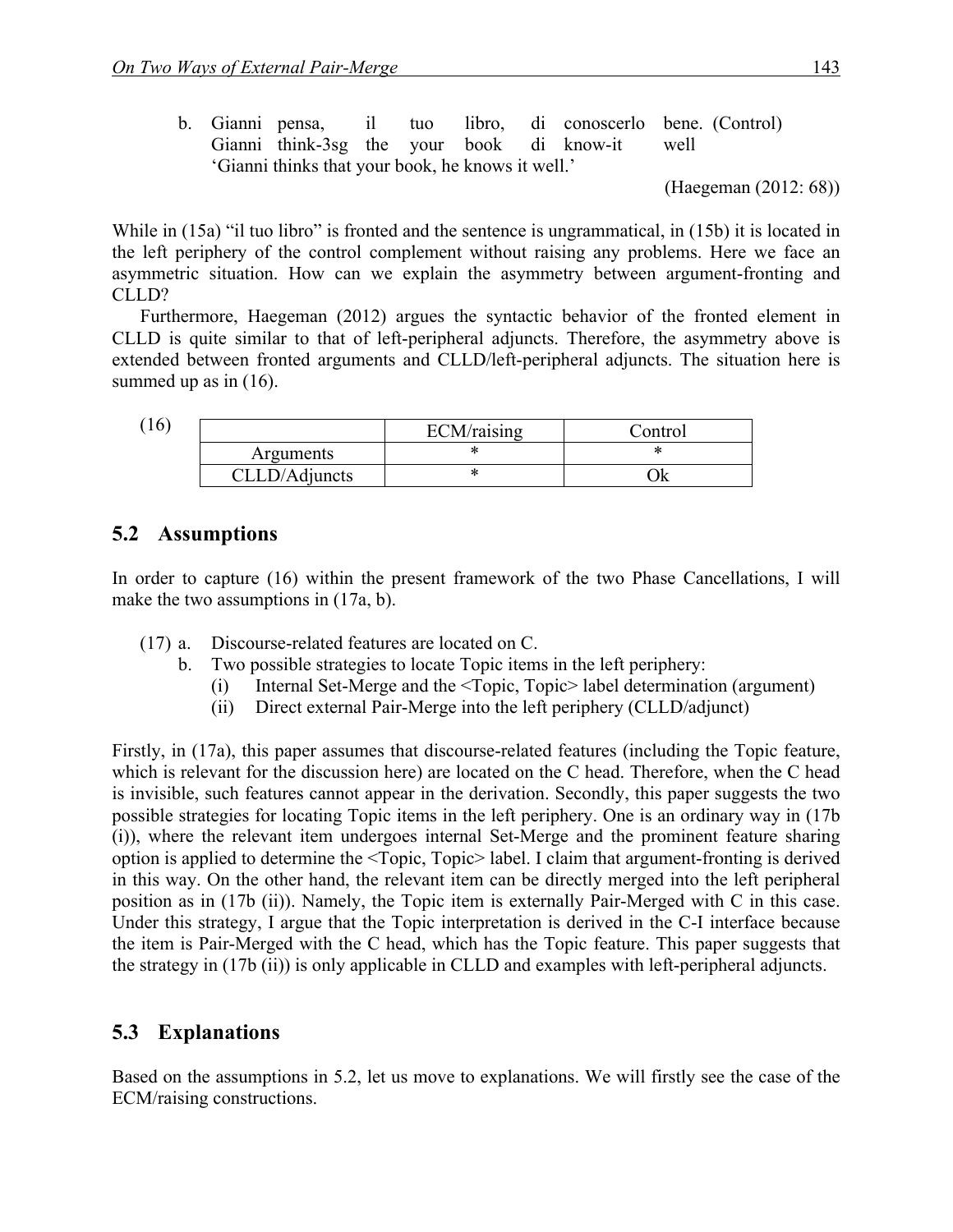#### 5.3.1 The ECM/Raising Constructions

This paper claims that the ECM/raising complement is derived through external Pair-Merge of C to T, namely, EKS's (2016) "Full" Cancellation. As a result of Pair-Merge, the C head becomes invisible. Hence, based on (17a), no discourse-related features can appear in the derivation. Therefore, under this possibility, the left periphery is always completely defective. This implies that neither arguments nor adjuncts can be located in its left periphery as discourse-related items. Moreover, assuming that CLLD utilizes the Topic feature, the impossibility of CLLD is also explained through "Full" Cancellation. Consequently, "Full" Cancellation can capture the defective status of the left periphery in the ECM/raising constructions.

#### 5.3.2 The Control Construction

On the other hand, this paper argues that the control complement is generated through Pair-Merge of T to C, that is, "Half" Cancellation. In this case, the C head remains visible within the syntax and, based on (17a), its discourse-related features also survive. This indicates that the left periphery of the control complement is active.

However, notice that u-Phi features on C are also visible in this case. Hence, they must be checked and the <Phi, Phi> label determination with PRO (or probably with A-trace of the matrix subject, if we adopt the Control as Movement approach pursued by e.g. Hornstein (1999), Boeckx and Hornstein (2003), and Boeckx et al. (2010) is necessary.

Then, I claim that there is no way to determine the <Topic, Topic> label and the <Phi, Phi> label at the same time. Note that in the control complement, T is Pair-Merged to C and rendered invisible. This means that there remains only one layer that can be utilized for the label determination. Hence, when the <Phi, Phi> label is determined, the <Topic, Topic> label cannot be derived (as in (18a)), whereas when the <Topic, Topic> label is decided, the <Phi, Phi> labeling fails (as in (18b)).



As a result, there is no way to ensure the positions for fronted discourse-related elements through the strategy in (17b (i)). Consequently, arguments cannot be located in the left periphery in the control construction.

However, note that adjuncts are Pair-Merged. Importantly, Pair-Merged items are syntactically invisible and therefore they do not hinder the <Phi, Phi> label determination. Therefore, under the strategy in (17b (ii)), the derivation converges as in (19).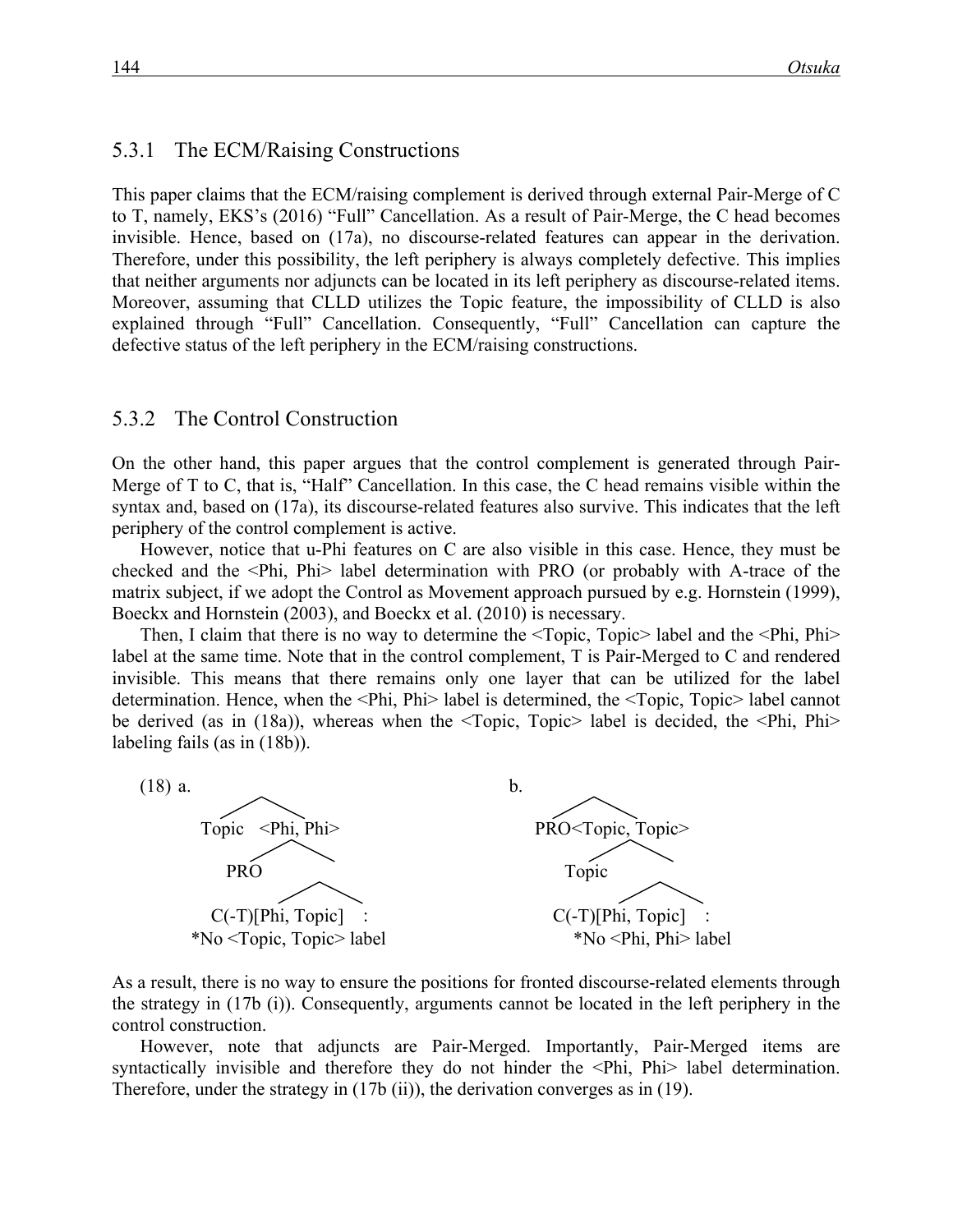

This indicates that adjuncts and the fronted element in CLLD can appear in the left periphery in the control complement. In this way, we can capture the asymmetry between Argument and CLLD/Adjunct concerning the left periphery of the control construction. In this section, we have observed that the framework of the two ways of Phase Cancellation can readily account for the puzzling situation summed in (16).

## **6** Summary

In this paper, we have witnessed that there should be two ways in Phase Cancellation: EKS's (2016) ("Full") Cancellation and "Half" Cancellation, the latter of which can accommodate passive examples with agreement. Moreover, the analysis here can be extended to the defective status of infinitival left peripheries. Through these discussions, I hope to have shown the validity of the assumption of the two types of Phase Cancellation.

## **References**

- Boeckx, Cedric and Norbert Hornstein. 2003. Reply to 'control is not movement.' *Linguistic Inquiry* 35:431-452.
- Boeckx, Cedric, Norbert Hornstein and Jairo Nunes. 2010. *Control as movement*. Cambridge, MA: Cambridge University Press.
- Chomsky, Noam. 2001. Derivation by phase, In *Ken Hale: A life in language*, ed. by Michael Kenstowicz, 1-52. Cambridge, MA: MIT Press.
- Chomsky, Noam. 2004. Beyond explanatory adequacy, In *Structures and beyond: The cartography of syntactic structures, vol. 3*, ed. by Adriana Belletti, 104-131. Oxford: Oxford University Press.
- Chomsky, Noam. 2008. On phases. In. *Foundational issues in linguistic theory: Essays in honor of Jean-Roger Vergnaud*, ed. by R. Freidin, C. Otero, and M. L. Zubizaretta, 133-166. Cambridge, MA: MIT Press.
- Chomsky, Noam. 2013. Problems of projection. *Lingua* 130:33-49.
- Chomsky, Noam. 2015. Problems of projection: Extensions, In *Structures, strategies and beyond: Studies in honour of Adriana Belletti*, ed. by Elisa Di Domenico, Cornelia Hamann, and Simona Matteini, 3-16. Amsterdam: John Benjamins.